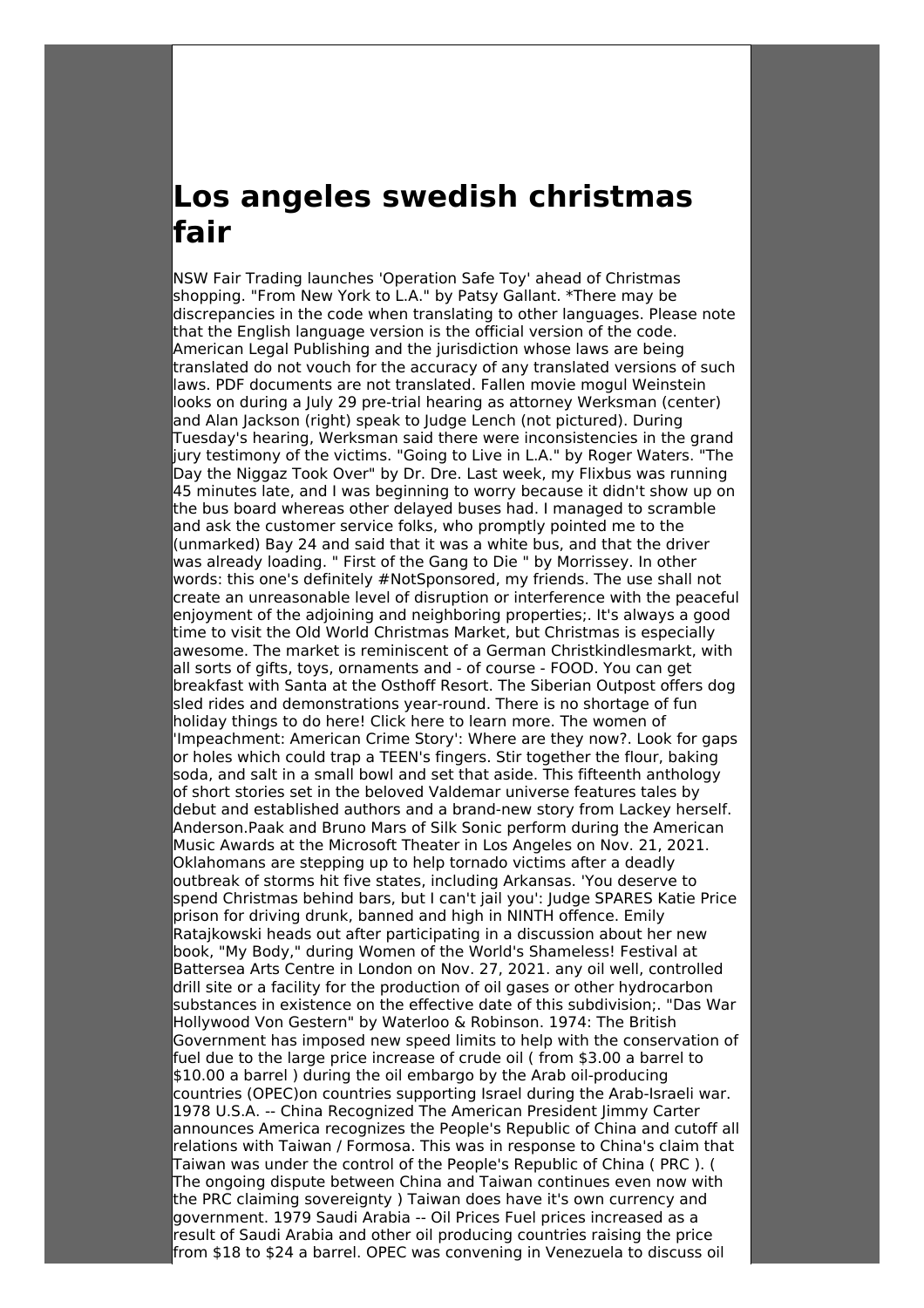prices. 1982 Gibraltar -- Access To Spain 1982: After 13 years the gates connecting Gibraltar Known as the Rock have been opened to allow pedestrian access to Spain. ( Currently Only Spanish citizens or inhabitants of Gibraltar are allowed across ) The gates were closed during General Franco's Regime in 1969 as part of the siege of Gibraltar. Both the British government and the Spanish government would like sovereignty to move to Spanish control but the 30,000 inhabitants of Gibraltar have voted to stay under British control by large majorities in local referendum. 1987 Iran -- Persian Gulf Iranian frigates were harassing and attacking ships in the southern Persian Gulf. Two Greek tankers were slightly damaged by them. Iran was patrolling the area trying to prevent any Iraqi (enemy) cargo from getting through. 1992 Haiti -- President Bush. Ever heard of McAdenville? Maybe you know it by another name. Christmas Town, USA. This tiny Charlotte suburb rivals towns twice its size when it comes to seasonal spirit and decorations. Each year, the residents trim 250 evergreen trees in more than 500,000 red, white and green twinkling bulbs. The eye-catching house ornamentation is next level, too. See the stars with their furry friends in 2021. Leigh VogelFacing an intractable standoff with Sens. Joe Manchin and Kyrsten Sinema on one plank of the party's agenda, Democrats decided to refocus on something else: an even more intractable standoff with the two senators on a different plank of their agenda.Manchin, the conservative West Virginia Democrat, is the biggest obstacle remaining to passage of the \$1.75 trillion Build Back Better Act, the sweeping bill carrying the party's social, economic, and climate priorities.Despite multiple ro. Nick Jonas and wife Priyanka Chopra pose together in the photo booth at the taping of Netflix's "Jonas Brothers Family Roast," which hit the streamer on Nov. 23, 2021. As the U.S. marks one year since the first shots of COVID-19 vaccine were rolled out last December, some 28% of adults still remain unvaccinated, according to the Centers for Disease Control and Prevention. SO, no matter what, don't count on the WiFi. especially on busier buses where there's many people trying to leech off it at once. Hailee Steinfeld sports a chic menswearinspired ensemble while visiting the SiriusXM studios in New York City on Nov. 22, 2021. Salt of the Earth, dies of natural causes in San Diego at age 87 - 2005. "Hollywood Aimee" (from the musical Scandalous: The Life and Trials of Aimee Semple McPherson ). Classes primarily involve oral discussions and no laboratory equipment, heavy machinery, or large tools are used in connection therewith, except small record players, slide projectors and other similar audiovisual teaching aids. Attend Dozens of Christmas Tree Lighting Ceremonies Near Washington, D.C. Filming a "Grown Ups 2" commercial for the NBA Playoffs. Please copy/paste the following text to properly cite this HowStuffWorks.com article: , a chaotic mingling of burlesque dancers, masked lucha libre Mexican wrestlers (inspiration for Jack Black's movie Nacho Libre ), and lowrider cars. With skulls painted on their faces and tights as good as painted on their thighs, the wrestlers are a balance of earnestness and goofiness. The Mayan is also one of the historic movie houses that host the Last Remaining Seats, a Conservancy program screening vintage movies to support such ongoing projects as the restoration of Frank Lloyd Wright's 1924 Ennis House in Los Feliz. Geography and landscape: Los Angeles comprises 469 square miles, which includes beaches, dunes, wetlands, hills, mountains, and rivers. The area contains a number of important biological communities and a wide variety of native plants, including the California poppy, Matilija poppy, Toyon, Coast Live Oak, and hundreds of others. Exotic flowers and flowering trees like Jacaranda, Hibiscus, Bougainvillea, and Bird of Paradise bloom year-round in LA's temperate climate. Underground LA Few people realize that Downtown Los Angeles sits on top of a large series of underground tunnels. They were used during Prohibition to illegally transport alcohol from once place to another. The Los Angeles Waterfront in San Pedro kicks off their holiday celebration in early December. Wilmington Winter Wonderland will bring 20 tons of snow to play in at Wilmington Waterfront Park in Wilmington (Harry Bridges Blvd and C Street). You'll also be able to catch the 56th Annual Harbor Holiday Afloat Boat Parade that starts up the channel at 6 p.m. and ends around 9 p.m. What Do Critics Think of the 2021 Toyota Highlander?. Free Christmas and Holiday Events in the Washington, D.C. Area. Reporting on what you care about. We hold major institutions accountable and expose wrongdoing. Playing Alvy Singer in 1977's Annie Hall, Woody Allen famously described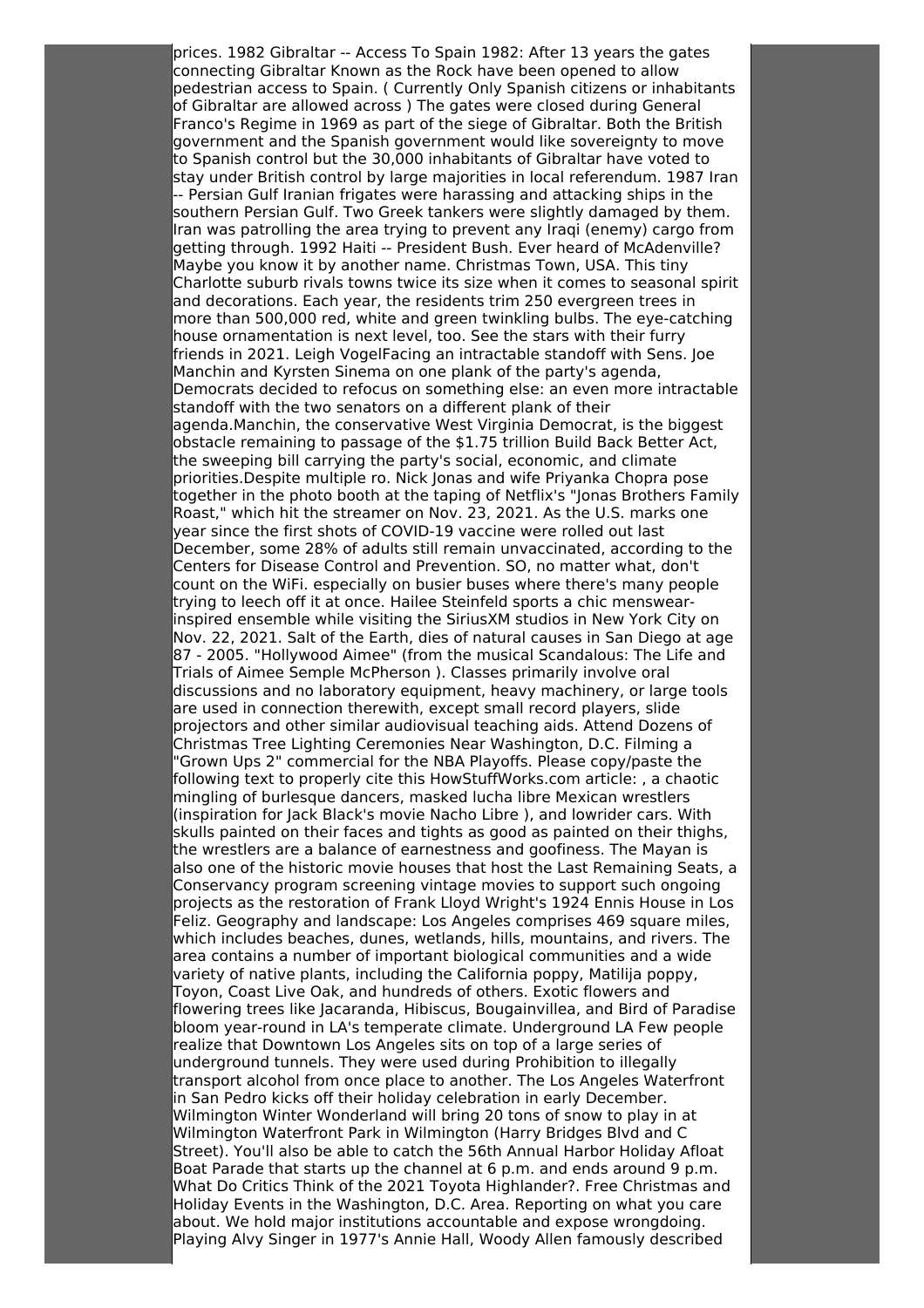Los Angeles as a place whose only cultural advantage is being able to make a right turn on red. Thirty-one years later, the old chestnut lives on, but the notorious Manhattan propagandist has crossed over. For the opening of the Los Angeles Opera's 2008–2009 season, general director Plácido Domingo invited Allen to direct Gianni Schicchi, the third, comic opera in Puccini's triple-bill Il Trittico. This happens to say much more about Los Angeles than it does about Woody Allen. Mulholland Drive If you've ever wondered who the iconic Mulholland Drive was named for, wonder no more. It was named for William Mulholland, the man who ran the Los Angeles Department of Water and Power during the early 1900s. If you live in the city today and have water and power, you can thank him. The happy-to-drive-as-infrequently-as-possible in me can't believe I'm about to say this, but driving is actually one of the required activities one needs to embrace in L.A. Just don't do it aimlessly and check the traffic reports often to avoid ending up very much stuck. Although getting stuck in traffic is probably as authentically Angeleno as it gets. Follow "Fifteen minutes can save you 15% or more on your car insurance" Met some lizards chillin on some couches.#onlyinLA 3:16 PM - 20 Apr 13 Reply Retweet Favorite. Downtown Burbank Mayor's Holiday Tree Lighting and Events. You are going to need multiple ranges of headshots to show your commercial and editorial range. I recommend getting these taken professionally. You do not need to spend a lot of money to get some great shots. Reach out to some professionals in your area with reference photos like these to get some pricing. You should not be paying more than a couple hundred dollars for a full session with 3-5 looks. Dive Into The 14 Best Hotel Pools in Los Angeles. I joined SAG by working for an independent film as a speaking actress. It was a 1-day gig and the producer filed my SAG qualification in exchange for a day of work. Paying the dues is the hardest part of joining. Once I had qualified, I had to shell out \$3,500 in order to officially join the union. Although expensive and time-consuming, becoming union was the best decision I made for my pocketbook and acting career. The Farmers Market gets decked out for the holidays during the week of Christmas. Strolling carolers and the Toy Soldier Band will be on hand to entertain shoppers. You can also watch a Menorah Lighting and Hanukkah Celebration—where locals light a giant Lego Menorah, listen to live music, and do arts and crafts. 2006 Richard Carroll Santa Monica has one of the many lovely beaches to be found in the Los Angeles area. From Burbank Airport: Metrolink (Mon-Fri only) and Amtrak have a combined station within walking distance of the main terminal (free shuttle also is available). The airport is a stop on MTA (www.mta.net) bus lines and the Burbank Bus, which connects with Downtown Burbank and the Metro Red Line in North Hollywood. SuperShuttle also operates out of Burbank Airport, as does Primetime and Road Runner, all for \$20 to \$55 per person depending on destination. The 10 Best Things To Do in LA's Echo Park Neighborhood. Finally coming to my senses, I found my voice and invited them in. Following the husband were two TEENren, staggering with the weight of their packages. The family introduced themselves and told me their packages were all gifts for my little family. This wonderful, beautiful family, who were total strangers to me, somehow knew exactly what we needed. They brought wrapped gifts for each of us, a full buffet for me to make on Christmas Day, and many "extras" that I could never afford. Visions of a beautiful, "normal" Christmas literally danced in my head. Somehow my secret wish for Christmas was materializing right in front of me. The desperate prayers of a single mom had been heard, and I knew right then that God had sent his angels my way. My mysterious angels then handed me a white envelope, gave me another round of grins, and took turns hugging me. They wished me a Merry Christmas and disappeared into the night as suddenly as they had appeared. Amazed and deeply touched, I looked around me at the boxes and gifts strewn at my feet and felt the ache of depression suddenly being transformed into a TEENlike joy. I began to cry. I cried hard, sobbing tears of the deepest gratitude. A great sense of peace filled me. The knowledge of God's love reaching into my tiny corner of the world enveloped me like a warm quilt. My heart was full. I fell to my knees amid all the boxes and offered a heartfelt prayer of thanks. Getting to my feet, I wrapped myself in my blankets and sat once again to gaze out the window at the gently falling snow. Suddenly, I remembered the envelope. Like a TEEN, I ripped it open and gasped at what I saw. A shower of bills flitted to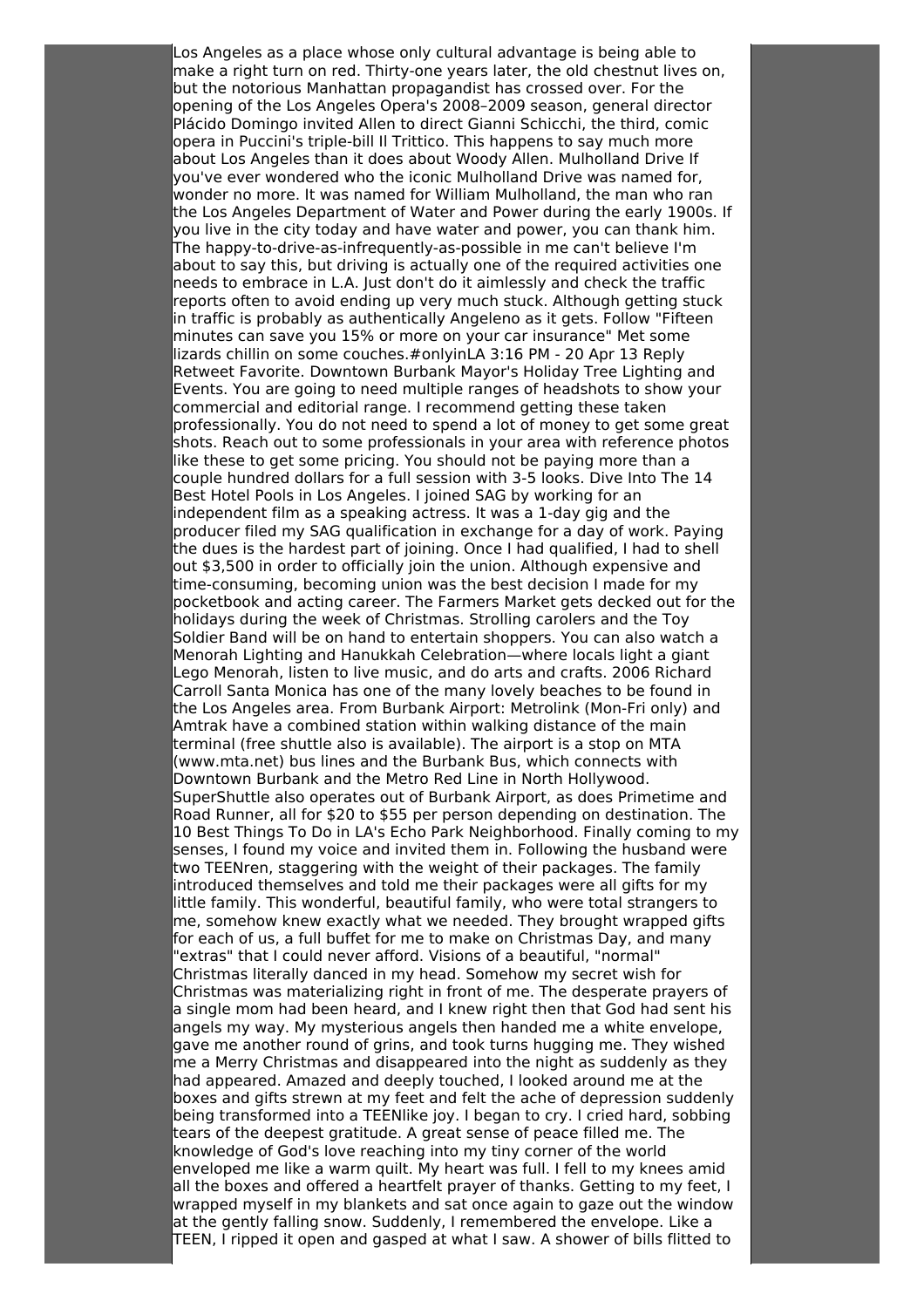the floor. Gathering them up, I began to count the five, ten, and twentydollar bills. As my vision blurred with tears, I counted the money, then recounted it to make sure I had it right. Sobbing again, I said it out loud: "One hundred dollars." I looked at my TEENren sleeping soundly, and through my tears I smiled my first happy, free-of-worry smile in a long, lon. Impressive (and Instagram-worthy) lighting installations are aglow every night until January 6th across the Business District. Live holiday music will be playing at Beverly Cañon Gardens on certain days through November and December. Griffith Observatory, a beacon on the south-facing slope of Mount Hollywood, added more than 40,000 square feet of exhibition space by burrowing into the hill beneath it—leaving its famous shell, site of the climax in Rebel Without a Cause, unscathed. Photo Courtesy: Chris Delmas / AFP via Getty Images. For as long as outsiders have jeered at L.A. —"shallow!" "phony!" "pathologically car-dependent!"—L.A. has fought

back, if not always from a position of confidence. There was a there there even before I moved from New York eight years ago, but that didn't stop my East Coast friends from teasing me mercilessly. These days, I rarely hear the cultural wasteland slur, or any other slur, for that matter. One friend who used to sneer spent last February flaunting her invitation to the opening of the Broad Contemporary Art Museum at the Los Angeles County Museum of Art—not just a fun bash for an important Renzo Piano building but also, amazingly, a nonindustry hot ticket during Academy Awards week. Another friend just asked me to get her tickets to the L.A. Opera's production of, you guessed it, Il Trittico. Oil Fields Los Angeles produced about a quarter of the world's oil supply by 1923, aCC0rding to Mental Floss. Even though Texas has a reputation for being the place for big oil in the U.S., Los Angeles still has the third-largest oil field in the country. It was discovered near Dodger Stadium in 1892. There are still several other active oil fields, too, particularly in the Beverly Hills area. Abbot Kinney Blvd: An Easy Guide to America's Coolest Street. Since 2000, most of the city's famously disconnected and derelict neighborhoods not only have rebounded, they have begun to cohere—with the millennium real estate bubble providing an unlikely glue. (Never mind that it has since popped.) Because many first-time home buyers could not afford West L.A.—often the place where they grew up—they turned east, resurrecting houses with "good bones" in Hollywood, Silver Lake, Los Feliz, and Echo Park. Many of my friends—to say nothing of L.A.'s closest culture watchers—were either party or witness to this. They lived next to different types of people and usually figured out how to get along. Home ownership changed these buyers, even the jaded ones who planned merely to flip. They learned respect for craftsmanship and hands-on work. They learned to value authenticity, and that began to inform their lives. Click to view Advertising Options in printable format. How to Step Into Hollywood History at the Chinese Theatre. "Hollywood Faces" by Joe Hinton & Big Dee Ervin. The newspaper is not keeping us informed enough - Sky Hi News. Ad Place A Bag On Your Car Mirror When Traveling. 'These toys have little parts that can cause obstructions,' she told Seven News. "Hello L.A. Bye Bye Birmingham" by Mac Davis. 1953 Canada -- US Relations 1953: Canadian-U.S. relations were at their lowest ebb in years. The American government even refused to allow Canadian planes to land in Tampa, Florida and the U.S. was angry over the alleged Russian spy, Igor Gouzenko incident. Americans felt that the Canadian government should have done more to help in rooting out Soviet espionage. 1973 Italy -- John Paul Getty III John Paul Getty III who had been TEENnapped in July is found safe and well after his grandfather paid the TEENnappers \$2.8 million for his safe return. During his TEENnapping his ear was cut off and sent to the family to convince them the TEENnappers were serious. 1974 England -- New Speed Limits. "El Lay" by Snoop Dogg feat Marty James. Usain Bolt admits he no longer speaks to Prince Harry despite 'wanting to keep in contact' after the royal 'got really serious, really quickly' with Meghan Markle. Late night talk show mocks Jacinda Ardern's awkward Covid moment. "2 A.M. on Mulholland Drive" by Bobby Please & The Pleasers. I'm A Celebrity 2021: Richard Madeley reveals a 'funny turn' sparked his hospital dash which forced him to pull out of the show. "An Old Hollywood Custom" music by Ray Henderson; lyrics by Lew Brown. "Cowboys and Indians" by The Cross (featuring Roger Taylor (Queen drummer)). Detailed reports and press releases on the Los Angeles Times poll. On December 14, 1911, Norwegian Roald Amundsen becomes the first explorer to reach the South Pole,